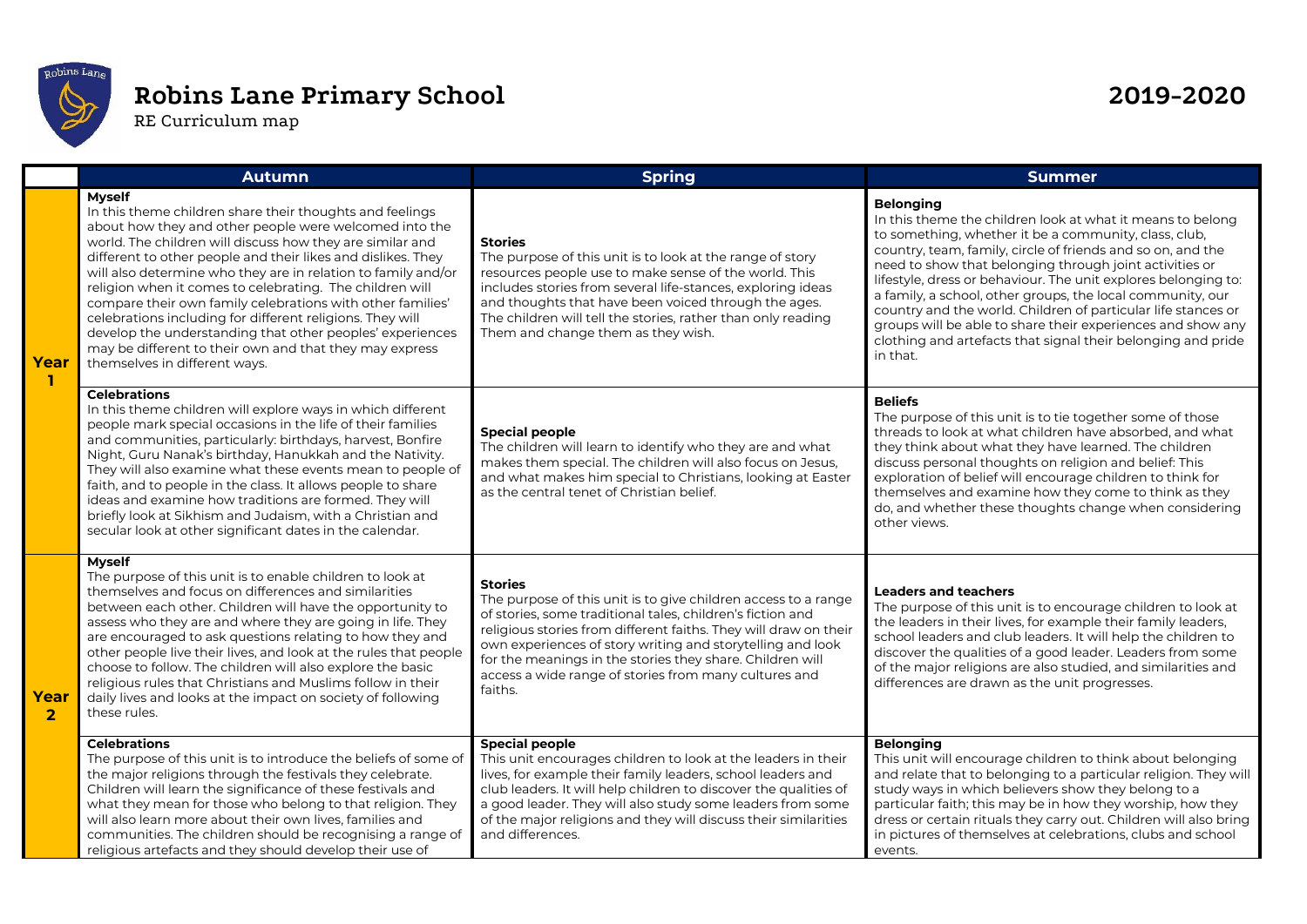|                      | religious vocabulary.                                                                                                                                                                                                                                                                                                                                                                                                                                                                                                                                                                                                                                                                                                                                                                                                                                                                                                                                                       |                                                                                                                                                                                                                                                                                                                                                                                                                                                                                                                                                                                             |                                                                                                                                                                                                                                                                                                                                                                                                                                                                                                                                                                                                                                                                                             |
|----------------------|-----------------------------------------------------------------------------------------------------------------------------------------------------------------------------------------------------------------------------------------------------------------------------------------------------------------------------------------------------------------------------------------------------------------------------------------------------------------------------------------------------------------------------------------------------------------------------------------------------------------------------------------------------------------------------------------------------------------------------------------------------------------------------------------------------------------------------------------------------------------------------------------------------------------------------------------------------------------------------|---------------------------------------------------------------------------------------------------------------------------------------------------------------------------------------------------------------------------------------------------------------------------------------------------------------------------------------------------------------------------------------------------------------------------------------------------------------------------------------------------------------------------------------------------------------------------------------------|---------------------------------------------------------------------------------------------------------------------------------------------------------------------------------------------------------------------------------------------------------------------------------------------------------------------------------------------------------------------------------------------------------------------------------------------------------------------------------------------------------------------------------------------------------------------------------------------------------------------------------------------------------------------------------------------|
| Year<br>$\mathbf{3}$ | <b>Birth Ceremonies</b><br>This unit is designed as an introduction to Religious<br>Education at Key Stage 2. It introduces pupils to some of the<br>religions they will study during their four years in Key Stage<br>2. All religions treat the birth of a new life as special and<br>celebrate its importance in different ways. In the religions<br>covered in this unit, God is acknowledged to have an<br>important role in the creation and safe delivery of a new life<br>and is thanked for the new baby.                                                                                                                                                                                                                                                                                                                                                                                                                                                          | <b>Creation</b><br>This unit is designed to give pupils a chance to consider one<br>of life's ultimate questions: 'How did the world come to be?'<br>In addition to giving the children a chance to hear and<br>respond to creation stories from some of the world's major<br>faiths, it looks at the question from a non-religious point of<br>view. Throughout the unit, pupils are challenged to<br>consider how the answer a person gives to this important<br>question is likely to affect their behaviour.                                                                            | <b>Christianity part 1</b><br>The focus of belief for Christians is the life of Jesus. This unit<br>looks at the principal events and stories in Jesus' life that<br>form the basis of Christian belief. The first six lessons are<br>about 'believing' in Christianity. They focus on the early life<br>of Jesus, looking at the early part of the New Testament and<br>taking the story from Jesus' birth as celebrated at Christmas<br>to his choosing of the disciples.                                                                                                                                                                                                                 |
|                      | <b>Right and Wrong</b><br>This unit is intended as an introduction to thinking about<br>ultimate truths in Key Stage 2. By beginning with 'golden<br>rules', found represented in all major faiths, pupils then<br>explore how their sense of right and wrong can change with<br>circumstances. By using stories from different faiths and by<br>studying the actions of believers who chose what they<br>believed to be right over wrong when that was a hard<br>choice for them to make, pupils are introduced to the<br>concept of faith and behaviour being inextricably linked.<br>The issue of 'right and wrong' will be discussed almost daily<br>throughout a school child's life! For this age group, right and<br>wrong tends to be very cut-and-dried. These lessons are not<br>intended to introduce the issue of 'grey areas' or 'relative<br>truth' as children at this age have neither the spiritual,<br>mental, moral or ethical maturity to address these | <b>Caring for the Environment</b><br>This unit is designed to give pupils a chance to reflect on<br>some different approaches and attitudes towards the<br>environment. Pupils are given a chance to explore their own<br>feelings as well as looking at different stories, parables and<br>happenings which demonstrate how, for many believers,<br>their attitude to the world reflects their belief in how that<br>world came to be.                                                                                                                                                     | <b>Christianity part 2</b><br>In the next part of the unit, the children will explore the<br>latter part of Jesus' life, taking the story up to Jesus' death<br>and resurrection as celebrated at Easter. The emphasis is on<br>what it means to 'belong' to the Christian faith in general<br>and a church in particular. The purpose of the stories<br>featured will be not just to learn about the events in the life<br>of Jesus, but also to see why his life is important to<br>Christians and what they and others can learn from the<br>stories.                                                                                                                                    |
| Year<br>4            | <b>Becoming an Adult</b><br>This unit is intended to explore becoming an adult and<br>discuss the themes that are addressed by different religious<br>initiation ceremonies and their effect on people's lives. Not<br>all religions have specific ceremonies welcoming members<br>into adulthood but Christianity, Judaism, Sikhism and<br>Hinduism do. They will focus on three religions: Christianity,<br>Judaism and Sikhism, together with a non-religious view:<br>humanism. This unit allows pupils to consider the<br>commitment involved in deciding to become a full member<br>of a religious community.                                                                                                                                                                                                                                                                                                                                                         | <b>Judaism</b><br>This is a whole-term unit, is designed to allow children to<br>explore Judaism. The children will focus on the founding of<br>the faith, particularly through the lives and characters of<br>Abraham and Moses. They will look at the key teachings of<br>these ancient figures and their impact on 'believing' in<br>Judaism today. They will then focus on 'belonging'; the<br>children will examine festivals, customs and traditions<br>celebrated and followed by Jewish families. They will look at<br>the way beliefs have an impact on life for Jewish believers. | <b>War and Suffering</b><br>The purpose of this unit is to grapple with an issue of<br>universal debate both within and between religions. In<br>recent years, religious fanaticism has been regarded as a<br>major contribution to war and suffering around the world.<br>By starting with playground problems and other contexts in<br>which pupils' arguments may get physical, the unit explores<br>the problem of what is meant by a 'justifiable' war, looks at<br>both religious and non-religious responses to war and<br>suffering through the work of charities, and ends with a look<br>at how individuals can make peace, even when whole<br>countries are fighting each other. |
|                      | <b>Inspirational People</b><br>In this theme the class will hear the stories of some people<br>who have led inspiring lives. The people they will hear about<br>will give them the opportunity to reflect on their own lives,<br>whilst thinking about the actions of others who have<br>challenged injustice. Words and actions of inspirational<br>people will be used to inspire people to think about how<br>they can try to make a difference, if only in a small way, in<br>their own lives.                                                                                                                                                                                                                                                                                                                                                                                                                                                                          | Sikhism<br>The unit is designed as an introduction into Sikhism in Key<br>Stage 2. The children will focus on 'believing' in Sikhism and<br>they will look at the early life of Guru Nanak, the central<br>figure and founder of Sikhism. They explore the story from<br>Guru Nanak's birth through to the beginning of his travels<br>that saw his message spread. There will be an emphasis on<br>what it means to 'belong' to the Sikh faith and a gurdwara<br>(place of worship), in particular.                                                                                        | <b>Neighbours</b><br>The purpose of the unit is for pupils to consider their own<br>response to the people in need they identify around them.<br>by considering both religious and non-religious responses.<br>They will hear some famous stories and learn about some<br>famous people who have responded to others in need. The<br>activities work together to form a book which pupils can<br>keep and reflect on, entitled: 'Who is my neighbour?'<br>By repeating the format of the lesson over a number of<br>weeks, pupils have a chance to focus on the people being<br>studied and reflect on their own response to human<br>suffering.                                            |